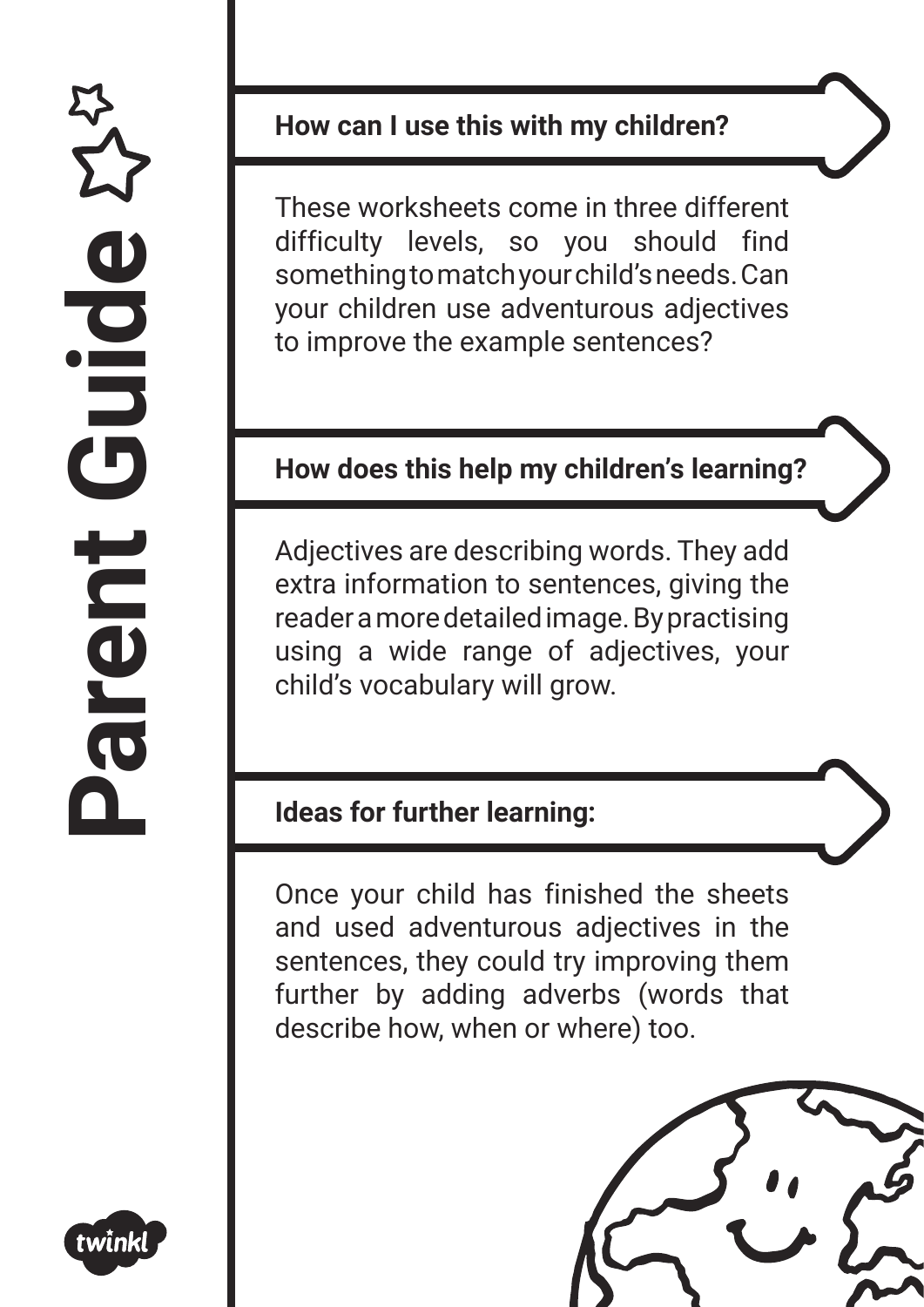# **Using Powerful Adjectives**

Add a powerful adjective into each gap to describe the noun.

Use the word bank below to help you.

- 1. The \_\_\_\_\_\_\_\_\_\_\_\_\_\_\_\_\_\_\_\_\_\_\_\_\_\_\_\_earthquake shook the ground.
- 2. The people were when the buildings shook.
- 3. The <u>influence island lay in the middle of the ocean</u>.
- 4. The crowd were after watching the film.
- 5. "I'm by what I've done," admitted Cathy.
- 6. The \_\_\_\_\_\_\_\_\_\_\_\_\_\_\_\_\_\_\_\_\_\_\_\_\_\_\_ winner jumped for joy at the news.
- 7. The monster's attempts at hiding were .
- 8. Our new neighbours are \_\_\_\_\_\_\_\_



| <b>Word Bank</b> |               |            |            |  |
|------------------|---------------|------------|------------|--|
| terrified        | flabbergasted | appalled   | abysmal    |  |
| menacing         | exquisite     | distraught | eccentric  |  |
| shaken           | marvellous    | pathetic   | delightful |  |
| astonished       | magnificent   | absurd     |            |  |



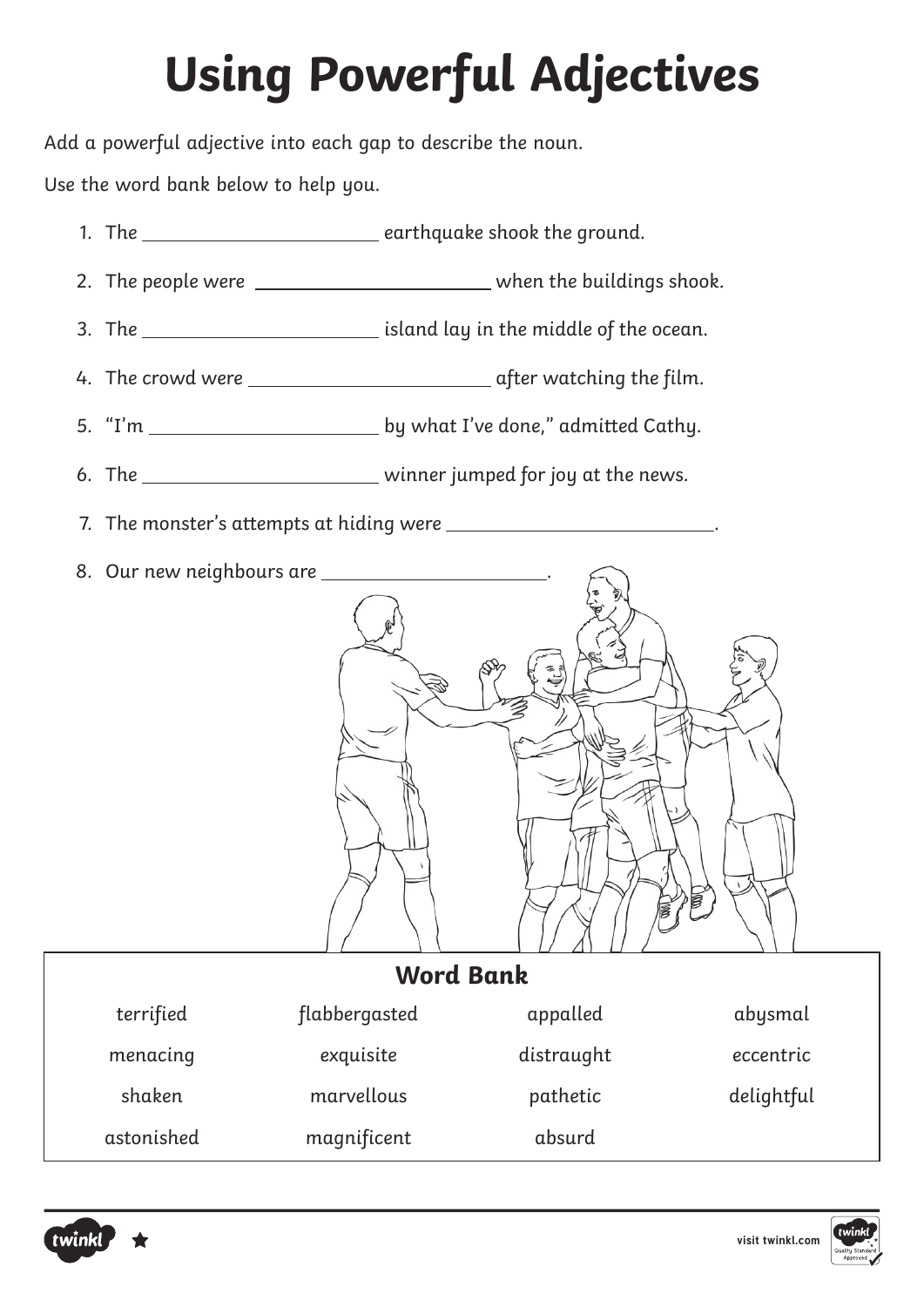# **Using Powerful Adjectives**

Rewrite and improve these sentences by changing the bold adjective into a powerful and impressive description.

<u> 1989 - Johann Barn, mars ann an t-Amhain an t-Amhain ann an t-Amhain an t-Amhain an t-Amhain an t-Amhain ann </u>

<u> 1989 - Johann Barbara, martxa alemaniar amerikan basar da a</u>

- 1. Janine was sitting in a **nice** chair.
- 2. Mum's new hairstyle was **bad**.
- 3. The weather today is **not nice**.
- 4. Lorna's new puppy was **cute**.
- 5. The story written by Fred was **good**.
- 6. Jake made some **silly** jokes at school today.
- 7. Barney's new computer was **fun** to play on.
- 8. The birds' cage was **dirty**.



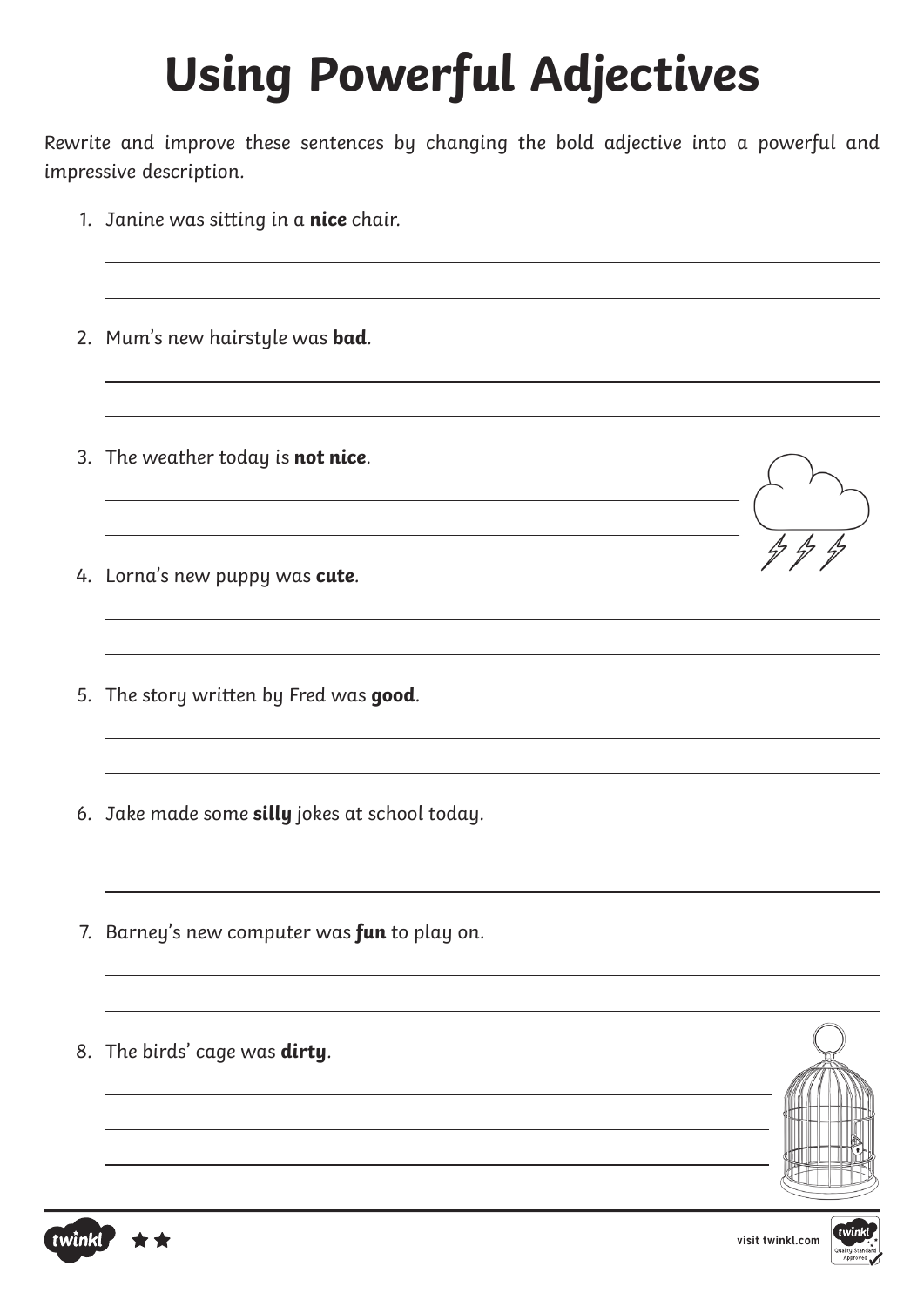# **Using Powerful Adjectives**

Rewrite and improve these sentences by using powerful adjectives to describe each noun.

1. The lady was sitting in a chair. 2. My mum had a haircut. 3. The weather on the beach was blustery. 4. Lorna got a new puppy. 5. The story written by Fred was good. 6. We got on the coach to go on our school trip. 7. Miss Riley always tells jokes. 8. The birds played with their toys inside the cage.